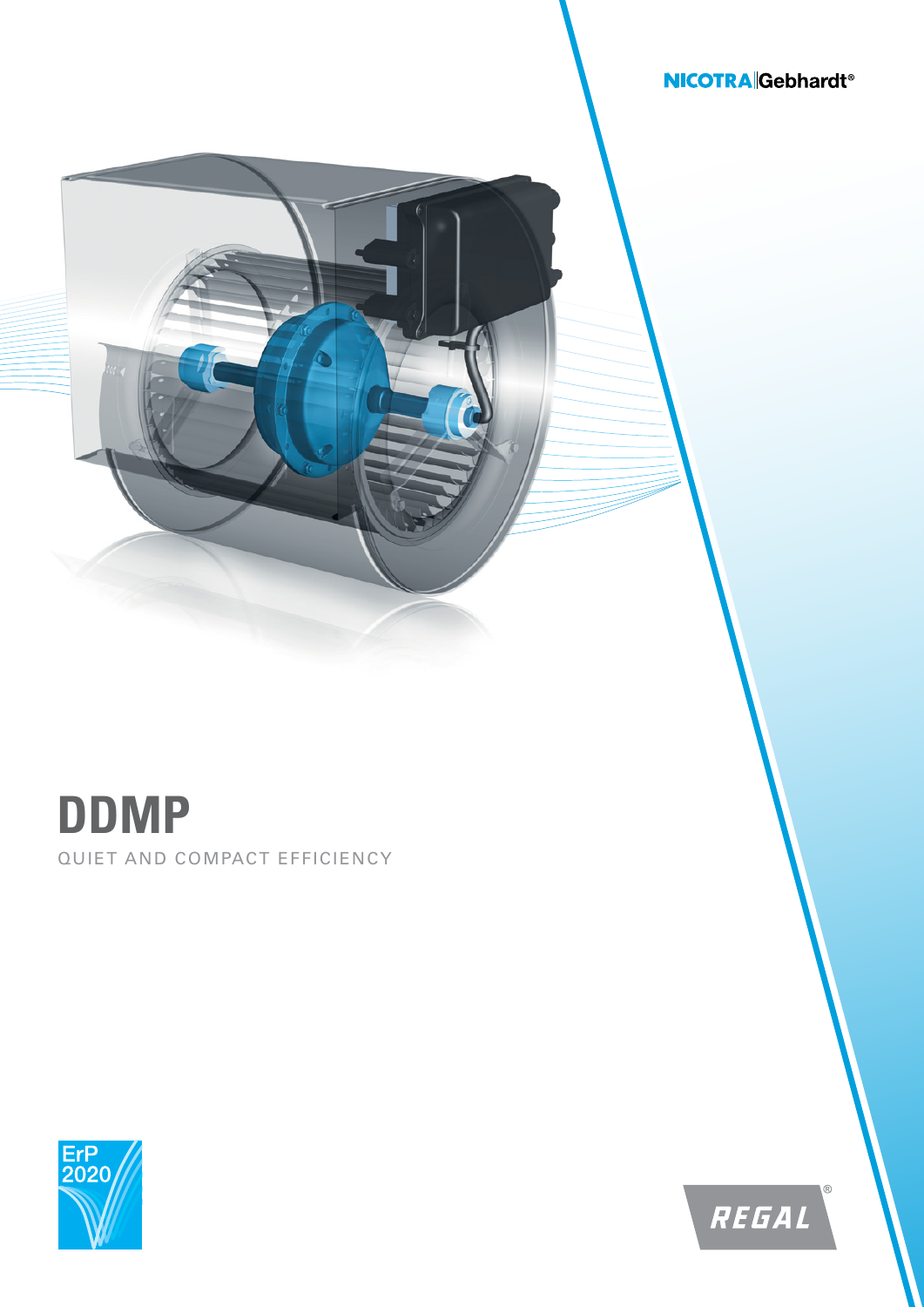# **TIME IS MONEY**

## **FIT FOR ERP 2020**

In terms of energy efficiency, Nicotra Gebhardt® fan customers are ahead of the times. Our new direct driven centrifugal fan DDMP performs significantly beyond the strict minimum requirements of the ErP Directive.

The new DDMP is driven by a particularly energyefficient compact EC motor. These innovative motors achieve the highest efficiency and therefore cost less to operate than traditional AC motors in every application.

The EU's ErP Directive prescribes minimum levels of efficiency for fans. These minimum levels of efficiency will be steadily increased in the coming years.

The new DDMP, with its high-efficiency EC drive system, largely exceeds both the current and any proposed future minimum efficiency requirement.



## **FANS RATED ACCORDING TO THEIR PERFORMANCE IN INSTALLATION TYPE B**



## **COMPARISON OF THE DIFFERENT LEVELS OF EFFICIENCY**



The EC motor operates without slip losses and thus consumes significantly less power than conventional AC motors.

## **IMPORTANT:**

This applies for all speeds, i.e. even in partial-load operation! The EC motor therefore uses less power than the AC motor under all operating conditions and has a significantly higher level of drive system (motor and control) efficiency.

## **COMPARISON ENERGY CONSUMPTION DD SERIES**



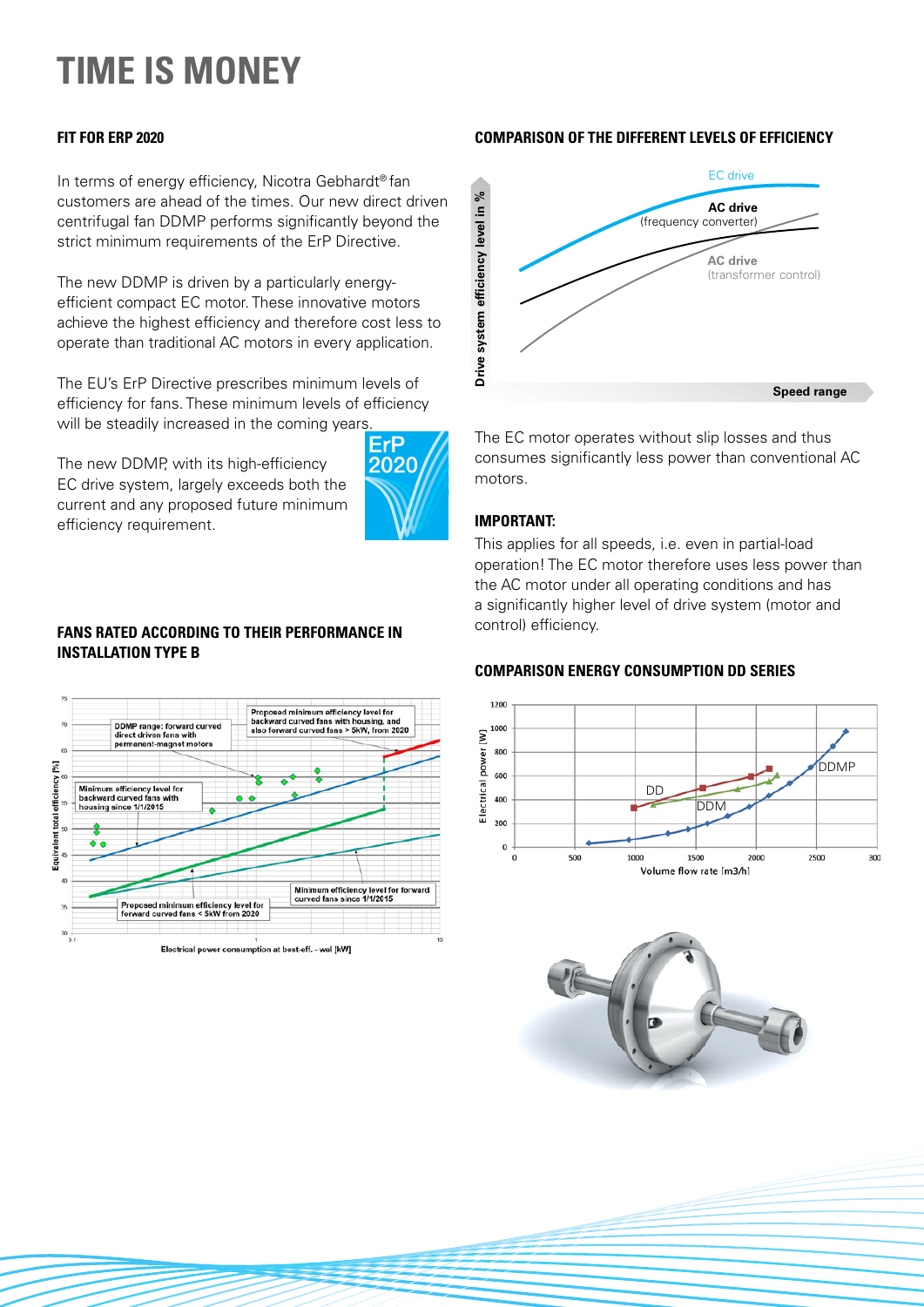## **WITH THE NEW DDMP YOU SAVE YEAR AFTER YEAR**

## **THE NEW DDMP - THE ADVANTAGES**

The fundamental challenge for the development of the centrifugal fan DDMP is: how to drive fans with the lowest possible power consumption and the highest possible performance. Up to 50% of the power consumption of a fan can be saved (depending on the operating environment) by the use of EC motors.

- Compact solution
- Top rating efficiency compared to other conventional forward curved fans with scroll
- Plug and play
- No configuration needed
- Low noise level
- High reliability
- EMC performance acc. to class C1 for all 1Ph versions, to class C2 for all 3-Ph versions
- Constant volume-flow-rate mode
- Master & slave mode, for stable operation in parallel

## **HIGH EFFICIENCY EC-MOTOR AND CONTROL UNIT**

## Energy saving concept

- New high efficiency EC motor
- New compact and streamlined motor design
- High intensity neodymium magnets
- No obstruction of intake due to built-in control unit reduced aerodynamic losses

## General features

- Sensorless control
- Simple installation due to plug and play
- IP 54 for complete drive
- Designed for double inlet fans

## Interface

- Analogue interface for speed control
- Full MODBUS interface compliancy

## **DDMP INCH-SIZED RANGE**



## **HIGH EFFICIENCY DIRECT DRIVEN CENTRIFUGAL FAN**

• Sizes\*:

225/240 mm

7/7T to 12/12 inch

- Motor input power from 1.1 kW up to 2.6 kW
- Air volume up to 6000 m<sup>3</sup>/h
- Integrated electronics

\*Smaller sizes with 200 W EC motor and small-power drive system are available upon request.